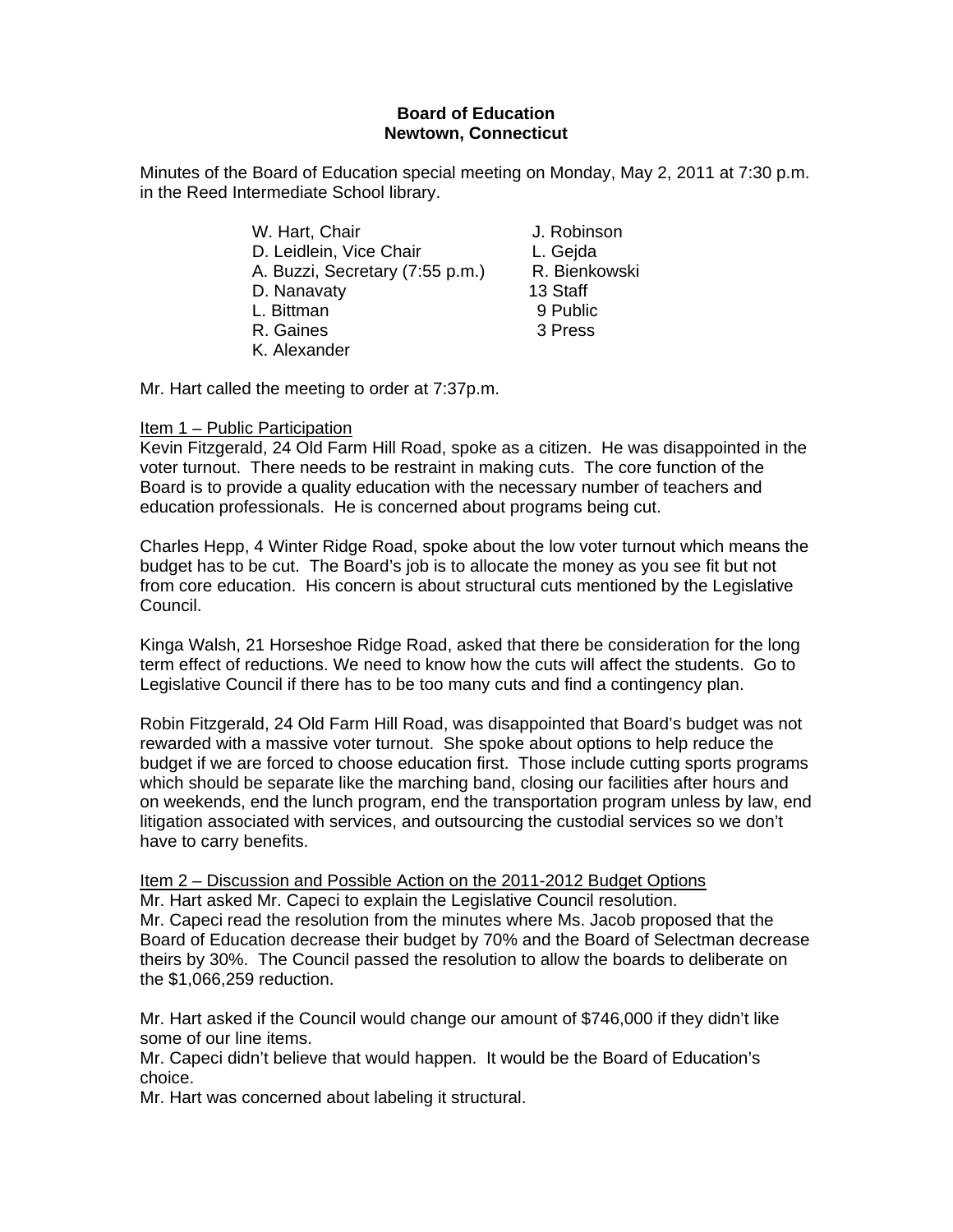Board of Education **-2-** All the second of Education **-2-** All the May 2, 2011

Mr. Capeci said he wouldn't be in favor of increasing the size of the cut based on the reductions the Board makes.

Mr. Hart said we need to base our budget on what was the least damaging. Our alternative is to not do anything tonight and wait until the Council comes forward. We owe it to the taxpayers to know where we will spend the budget. He doesn't want to see additional cuts by the Council.

Mr. Capeci said the vote was 10 to 2 so the Board budget was supported.

Mr. Nanavaty said the Council moved the \$1,066,000 reduction with 70% from the Board of Education and 30% from the Town. Collaboration between the Board of Education and the Town could have been achieved by a 50-50 split. He wants know if education is a priority. The Town has the ability to purchase bonds in advance and save funds to the Town and can also have a contingency fund. He was troubled by the automatic 70-30.

Mr. Capeci said education is a priority. The 70-30 is a guideline.

Mr. Nanavaty asked if there was any thought to taking something from our capital account.

Mr. Capeci said the Council was in agreement to not take from the fund balance. Mr. Hart stated that many Council members spoke about not taking from the fund balance.

Mr. Nanavaty said if this Board picks an area to reduce and is not appreciated by the voters the budget will be defeated again. He was uncomfortable choosing areas to cut tonight.

Mr. Gaines asked why we should cut. Many people didn't vote so let's increase the budget and see what happens.

Mr. Capeci said there is only one direction to take it because it was voted down.

Mr. Hart said we have to modify the budget. Through the transfer process we can make changes during the year. We can modify our budget if we have to prior to the adoption.

Mr. Gaines said the wording of our motion could allow latitude to make changes to our areas given the Board of Selectman budget. We can agree on the proposed areas to allow them latitude to modify after speaking to Mrs. Llodra.

Mrs. Bittman said EAs are directly related to education. She asked to come up with either/or scenarios.

Mrs. Leidlein wanted the public to see where we are going. Mrs. Bittman agreed.

Mr. Buzzi proposed a resolution of intention which shows we considered reductions and when the process is complete we will bring those reductions back to the table.

Mr. Hart stated that we are required to provide school transportation by law. Mr. Nanavaty said we should run the numbers dealing with transportation for the nonprofit schools in the district. We are pinpointing private schools in our district and per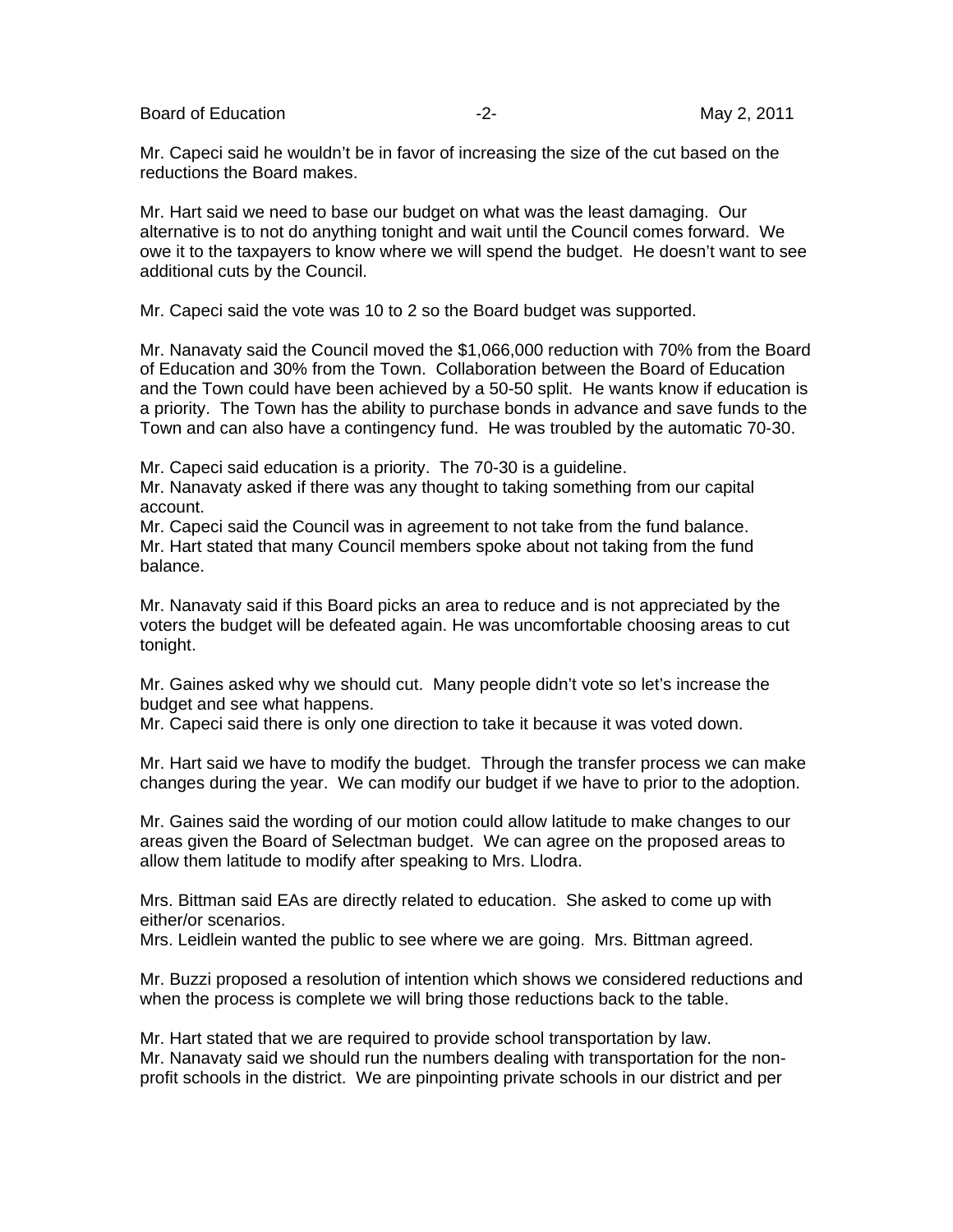Board of Education **Contract Contract Contract Contract Contract Contract Contract Contract Contract Contract Contract Contract Contract Contract Contract Contract Contract Contract Contract Contract Contract Contract Cont** 

pupil expenditures to transport them. It might be worth giving them a stipend for the transportation.

MOTION: Mr. Buzzi moved the resolution of intention which stated that after reviewing the proposal in the document entitled Options for Budget Cuts for 2011-2012 as proposed by the Superintendent of Schools that the Board approve the reductions in the amount of \$837,000. Mr. Nanavaty seconded.

Dr. Robinson spoke about the reductions she recommended. We had an increase in special education costs estimated at \$115,000. With the number of expulsions the cost for homebound tutors increased. We estimate that the existing deficit is about \$121,000 for this year. We used \$716,000 as the amount to be implemented and have to find a savings of \$837,000.

Proposed cuts are \$30,000 for the Efficiency Study, \$48,000 for two behavioral therapists, \$60,000 for a 5% reduction in supplies, \$22,174 for new equipment, \$10,000 for furniture, \$95,000 for projects, and \$543,000 for 38.65 educational assistants. The projects reduced are the visitor bleachers at the high school, the swings at Sandy Hook School, the chimney at Hawley School and the Head O'Meadow restrooms. Regarding the educational assistant reductions, all proposed non-special education EAs will be leaving with only one kindergarten EA to be used in each elementary school. These reductions total \$808,147. We are down 99 students spread throughout the grades. It is not feasible to remove teachers. Other options for reductions are the social worker shared between Reed and the middle school for \$69,000, the Middle Gate grade 3 teacher for \$57,000, the Hawley School grade 1 teacher for \$57,000 and the high school social studies teacher for \$57,000.

Mrs. Bittman asked for an explanation regarding the EAs.

Dr. Robinson said the kindergarten EAs assist the teachers and do a lot of interventions in the classroom. We may have to look at two-hour lunch supervision because the EAs cover the cafeteria while the teachers have lunch. Specialists would probably work in the classroom.

Mrs. Leidlein cannot support such a drastic reduction in EAs. She looked at new positions or vacant positions not filled. She did not support the high school assistant principal and looked at areas where we could share services between elementary schools. Sandy Hook is coming close to meeting the enrollment at Middle Gate. Head O'Meadow has 170 fewer students than Sandy Hook. She asked if EAs could be shared between schools. We will have a vacant lead teacher position and thought some of those responsibilities could be shared. She agreed with eliminating the Middle Gate grade 3 grade position.

Dr. Robinson said the high school assistant principal position was not on the cut list because next year the freshman and junior classes will be the two biggest classes at the high school. We have had a number of severe discipline issues and it will save money by having another assistant principal. It is also important to get the administrators into the classroom. We have to be up to date in our evaluations.

Mr. Nanavaty said some things that have been said by various groups need to be addressed such as the closing a school. If we close a school it becomes the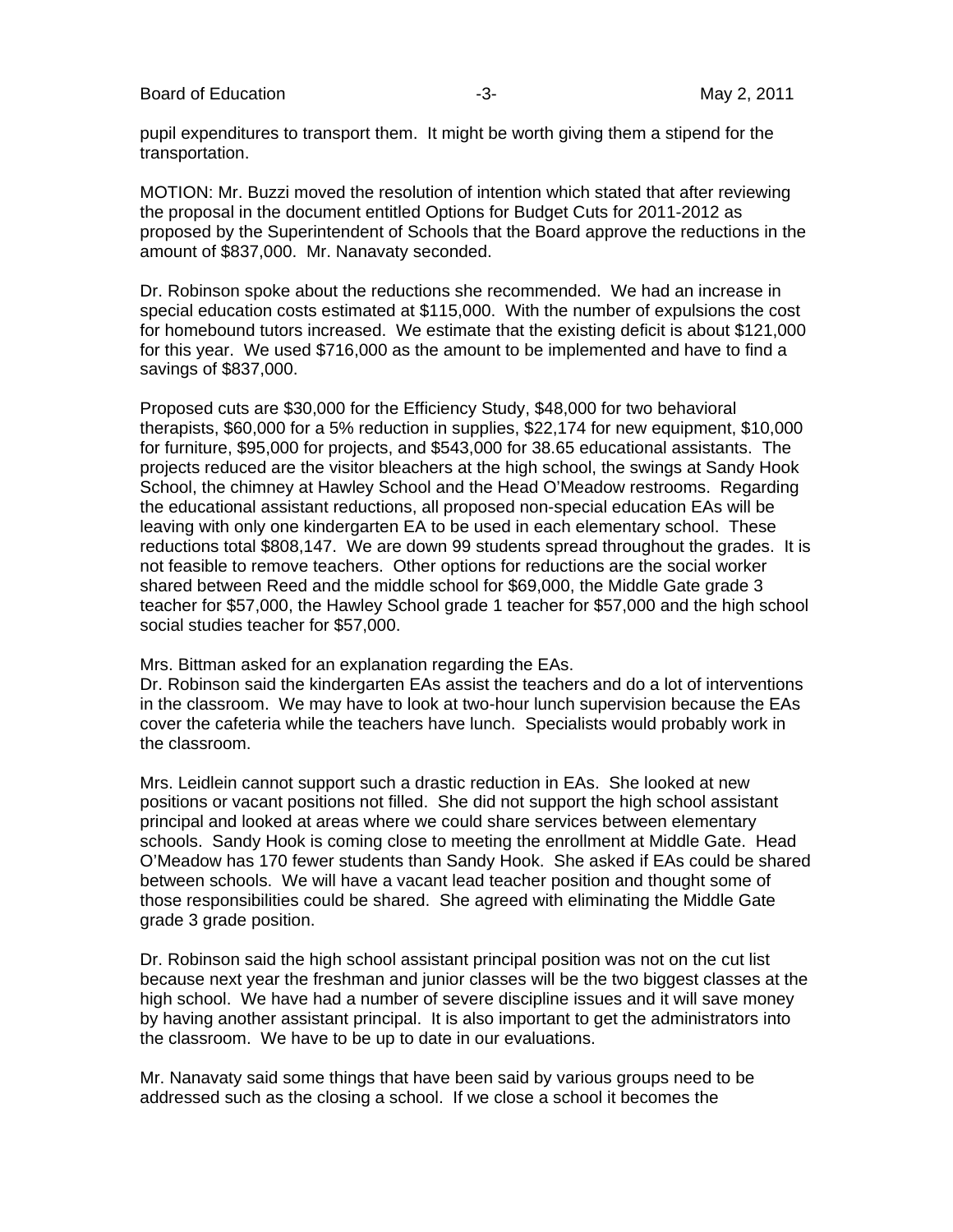Board of Education **Accord Education CONFIDENT ACCORD 14-** May 2, 2011

responsibility of the Town. He disagreed with the point of view to decrease our budget because debt service is on the Town side. There needs to be more discussion between Mr. Hart and Mrs. Llodra to see how this reduction will be worked out between both groups.

Mrs. Llodra stated that the Board of Selectmen decided on a total of \$334,000 as reductions in the Town budget.

Mrs. Leidlein amended Mr. Buzzi's motion to add to the list of reductions the lead teacher at Middle Gate School at \$57,256, the high school assistant principal position for \$123,323, the high school social studies teacher for \$57,256, the remaining new equipment for \$11,000, the Middle Gate School grade 3 teacher for \$57,256 and reduce number of EAs to be eliminated by 17 for \$248,000. Mr. Alexander seconded.

Mr. Nanavaty said the reductions for the EAs is valid but disagrees with cutting the high school social studies teacher. We have an opportunity to add that teacher moving toward change in State regulations. The more high school teachers we add the more the assistant principal becomes necessary. We are seeing an increase in enrollment at the high school. He can support the lead teacher but we should look at maintenance.

Mr. Alexander made a friendly change to remove the high school social studies teacher from the list of reductions. Mrs. Leidlein accepted that and asked to decrease the number of EAs being reduced.

Mr. Buzzi said the resolution gives the voters a guideline. We should not consider cuts of the high school staff because that's where our population is expanding.

Vote: 2 ayes, 5 nays (Mr. Gaines, Mrs. Bittman, Mr. Nanavaty, Mr. Buzzi, Mr. Hart)

Mrs. Bittman asked for the class size at Middle Gate and Hawley if we take those positions out.

Dr. Robinson said there are 21 students in each class for grade 1 and third grade at Middle Gate School the class sizes are 23, 24 and 24.

Dr. Robinson said the shared social worker position was from IDEA funds. We would move a special education teacher into that position.

Mrs. Bittman was concerned about the wireless to support our strategic plan for \$8,000. She doesn't want to forget it.

Vote: 6 ayes, 1 nay (Mrs. Leidlein)

Mr. Gaines proposed an amendment to remove the efficiency study and add \$30,000 back for the EAs. There was no second.

MOTION: Mr. Buzzi moved the following Resolution of Intention:

Resolved: After review of the proposed budget to date and after review of proposed reductions as set forth in the approved amended list to said budget it is hereby resolved that the Board of Education shall